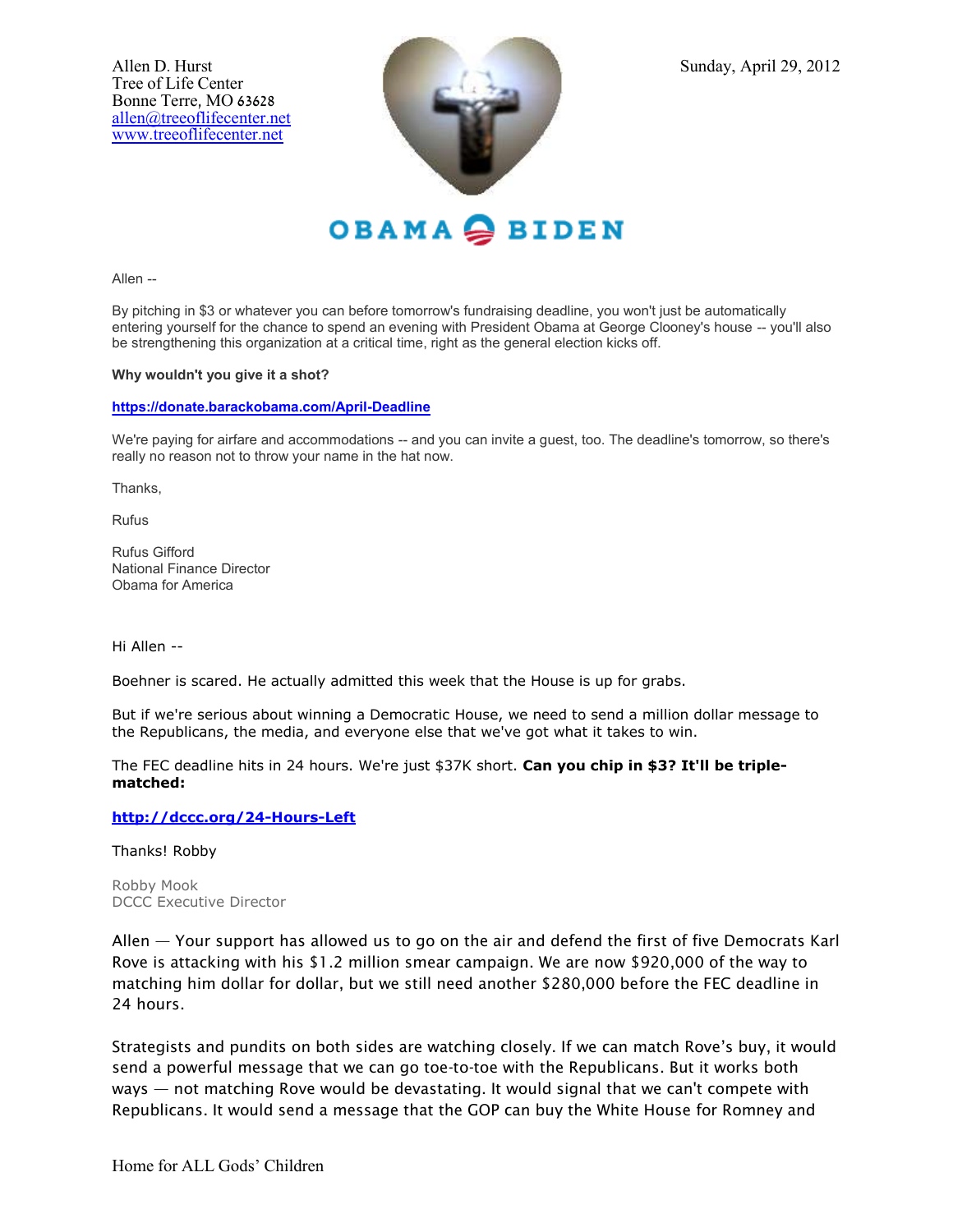

the Senate for the GOP.

**[It is so important to match Rove before this FEC deadline that every gift before midnight](https://dscc.org/salsa/track.jsp?v=2&c=S6iRYqTji0XXxbteFPrl2NwIBfHHnWMg)  [tomorrow will be matched, doubling it's impact.](https://dscc.org/salsa/track.jsp?v=2&c=S6iRYqTji0XXxbteFPrl2NwIBfHHnWMg)**

Mitt, Rove and the Kochs are smart enough to know that these five states could swing the White House and Senate, giving the GOP total control of government. And they know going on attack in April is the most effective strategy. That's why we need to counter them.

Rove's funding comes from literally a handful of billionaires. 97% of our contributions come from grassroots donors. You are the only way we can prevent Rove from buying the Republicans a victory.

**[There are just over 24 hours remaining until the FEC deadline. Please help us fight back](https://dscc.org/salsa/track.jsp?v=2&c=TNMEx2%2F91pEPdm6lEYyAFdwIBfHHnWMg)  [with a contribution of \\$5 or more.](https://dscc.org/salsa/track.jsp?v=2&c=TNMEx2%2F91pEPdm6lEYyAFdwIBfHHnWMg)**

Best,

Guy Cecil

Thank You for Your Service & Support. View on the web [here.](http://mim.io/cd6d82?fe=1&pact=8984690235)



# **Allen - Get a FREE Air Force Hat, Plate Frame + Lapel Pin & Search 1,265,000 Veterans Today plus 1 Billion Public Records**

Hello Allen,

You are a U.S. Veteran Hero, and you deserve the best service, the best discounts, and the best value: a [Lifetime Membership to VetFriends.com,](http://go.madmimi.com/redirects/1335729640-61f26ed90d36be45ef118b312d0beed8-18600b6?pa=8984690235) the largest Veterans site on the Web.

With your exclusive Lifetime Membership, you will receive:



**US AIR FORCE License Plate Frame**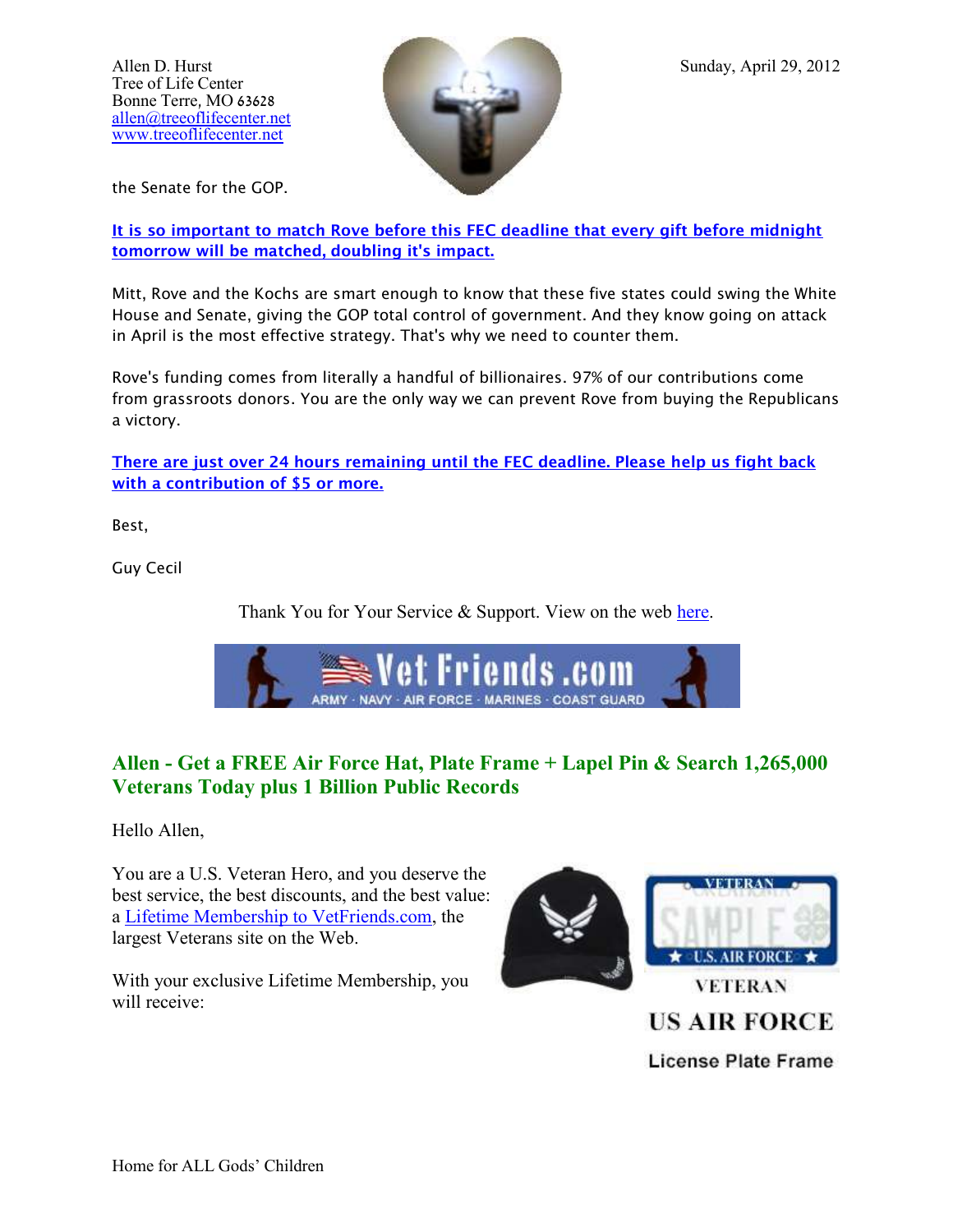

Unlimited searches (with 10-15,000 new members per month you

✔ never know who you may find!) Search 1 Billion Public Records!

25% off all catalog items for life!

Your 437 MAW member updates & unlimited searches!

More savings each year for a one time fee  $\&$  more!



[Log In & Go Lifetime Today »](http://go.madmimi.com/redirects/1335729640-1099f722fc923f78de55807ce99ce82c-18600b6?pa=8984690235)



As a special gift for becoming a Lifetime Member, you'll receive a **complimentary USAF Cap, USAF Veteran License Plate frame and USAF Wreath Pin, valued at over \$40!**

Upgrade your membership today, and become part of a Veteran Community unlike any other - here to honor, support, and help you reunite with your service buddies, while giving you great benefits and features that are constantly expanding.

Search Over 10,000 Units & 1 Billion [Records »](http://go.madmimi.com/redirects/1335729640-3d5a9bdb8a5a6d07cf157326f7cf5c5f-18600b6?pa=8984690235)

A satisfied member writes, "I located my sister whom I had not seen since Sept 1971 when I joined the Armed Forces. We found each other through VetFriends.com."

## **We salute you Veteran brothers & sisters!**

Have a wonderful day!

[Cpl. Andrews](http://go.madmimi.com/redirects/1335729640-fd6227b44d0668d909e0b8badba4b64c-18600b6?pa=8984690235) [& Your Friends at VetFriends.com](http://go.madmimi.com/redirects/1335729640-fd6227b44d0668d909e0b8badba4b64c-18600b6?pa=8984690235) Army, Navy, Air Force, Marine Corps, Coast Guard Connecting People, Reuniting Thousands...

To ensure delivery of special VetFriends.com e-newsletters, please add newsletter@vetfriends.com to your email address book or safe list. Thank You Veteran & Military Brothers & Sisters!